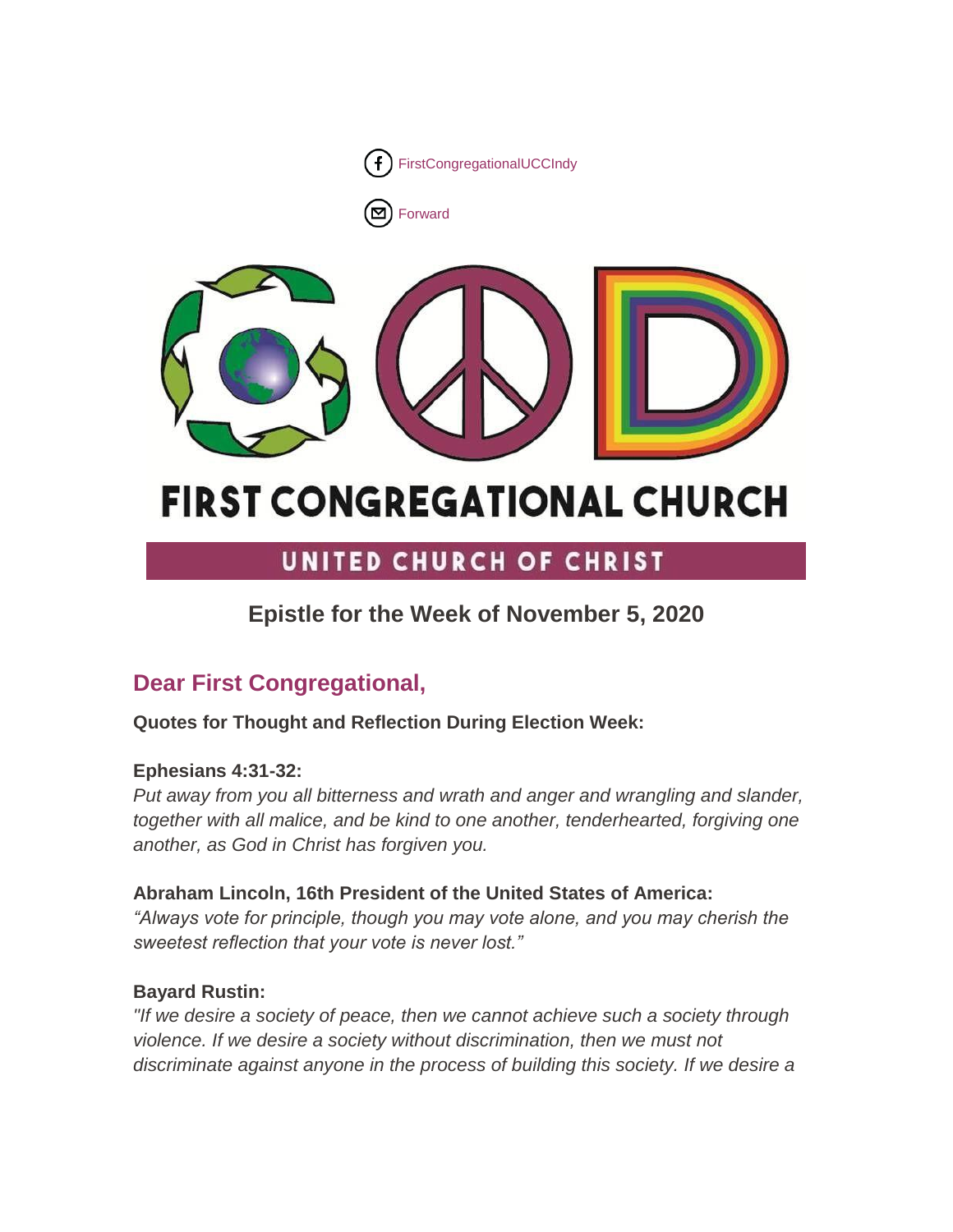*society that is democratic, then democracy must become a means as well as an end."*

#### **Audre Lorde, Our Dead Behind Us: Poems:**

*"It is not our differences that divide us. It is our inability to recognize, accept, and celebrate those differences."*

#### **Isaiah 58:6-10:**

*Is this not the fast which I choose, To loosen the bonds of wickedness, To undo the bands of the yoke, And to let the oppressed go free And break every yoke? Is it not to divide your bread with the hungry And bring the homeless poor into the house; When you see the naked, to cover them; And not to hide yourself from your own flesh?*

#### **Adapted from: Prayer for the Elections by Rev. Shannon Kelly, Missioner for Young Adult and Campus Ministries, The Episcopal Church**

*God, our Creator, guide us through this election process as a nation, state, and community as we vote for people to do work on our behalf and on the behalf of our communities. Help us create communities that will build your kindom here on earth – communities that will protect the poor, stand up for the vulnerable, advocate for those who are not seen and heard, and listen to everyone's voice. We pray for this nation that is deeply divided. May we come together for the common good and do as you have called us to do – to act justly, love mercy, and walk humbly with you through creation. Help us act out of love, mercy and justice rather than out of arrogance or fear. God, continue to guide us as we work for a more just world. We pray for places that are torn by violence, that they may know peace. We pray for communities who are struggling with inequality, unrest, and fear. May we all work toward reconciliation with one another and with God. Help us to listen in love, work together in peace, and collaborate with one another as we seek the betterment of our community and world. God, our Creator, guide us in truth and love.*

Blessings, Pastor Sarah

# **THIS SUNDAY**

#### **Sunday Adult Education, 9:30 a.m. (Zoom)**

**November 8:** This week Maddy will facilitate a discussion about the concept of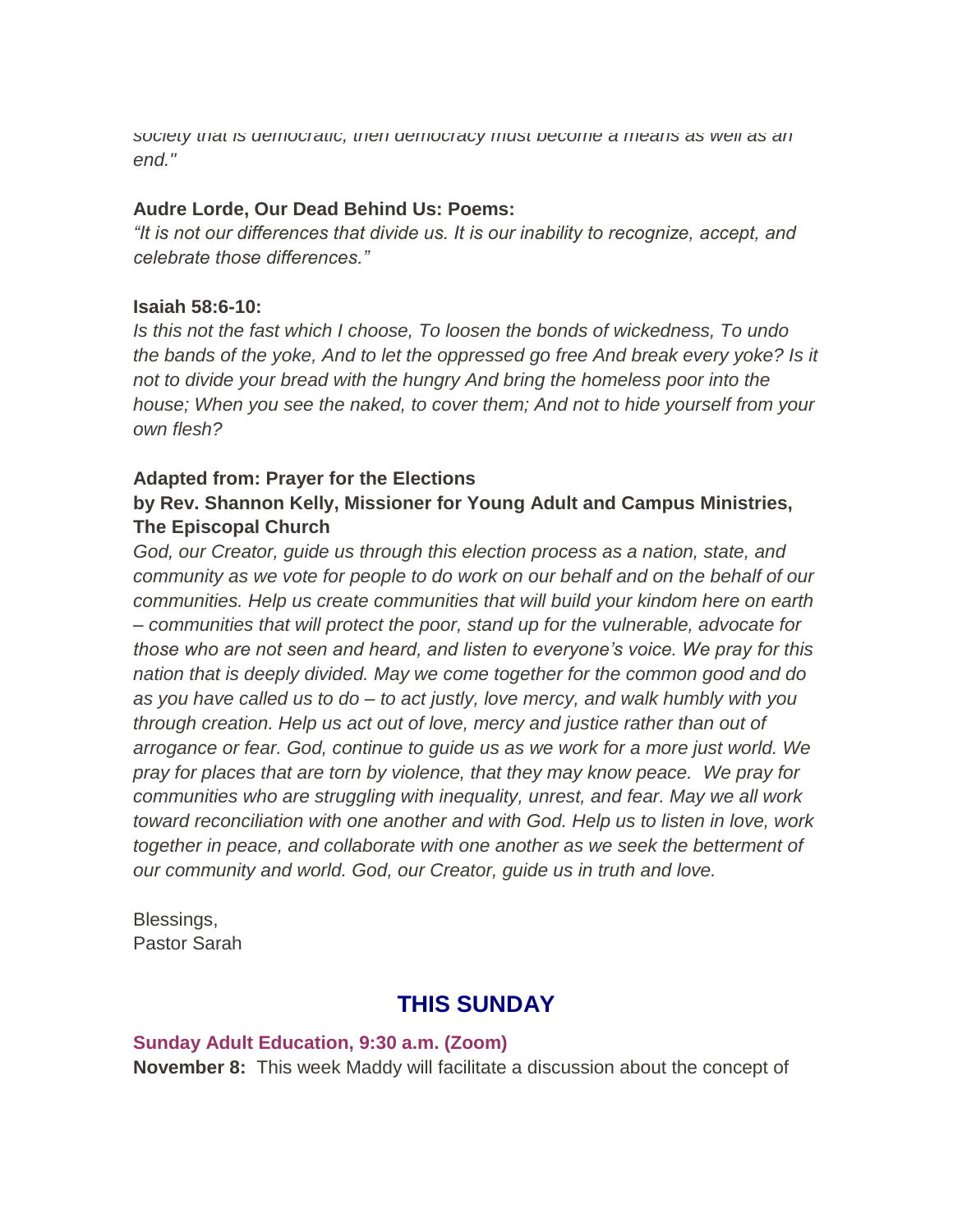having a growth mindset vs a fixed mindset. The link below provides a brief overview of the concept and some examples:

[https://www.youtube.com/watch?v=KUWn\\_TJTrnU.](https://www.youtube.com/watch?v=KUWn_TJTrnU) In conjunction, we will read and discuss the daily devotional about growth mindset available on the United Church of Christ website: [https://www.ucc.org/daily\\_devotional\\_growth\\_mindset.](https://www.ucc.org/daily_devotional_growth_mindset) Lastly, we will discuss how we can develop a growth mindset in our own personal lives, what it means, and how it might change how we live our daily lives.

#### **Sunday Worship, 11AM**

**Scripture:** John 11:1-43 **Sermon:** "To See Beyond" (Student Pastor Cassidy Hall preaching) **Mission of the Month: Faith in Indiana**

**Coffee Hour via Zoom, immediately after worship, followed by Book Buzz at 12:30 p.m.**



We will be continuing our discussion following the remaining chapters - 12-14 - of "I'm Still Here" by Austin Channing Brown. These chapters focus on her perception that not enough has really changed, and how she continues the fight for progress, with a 'shadow of hope'. All are welcome to the discussions.Thanks! From the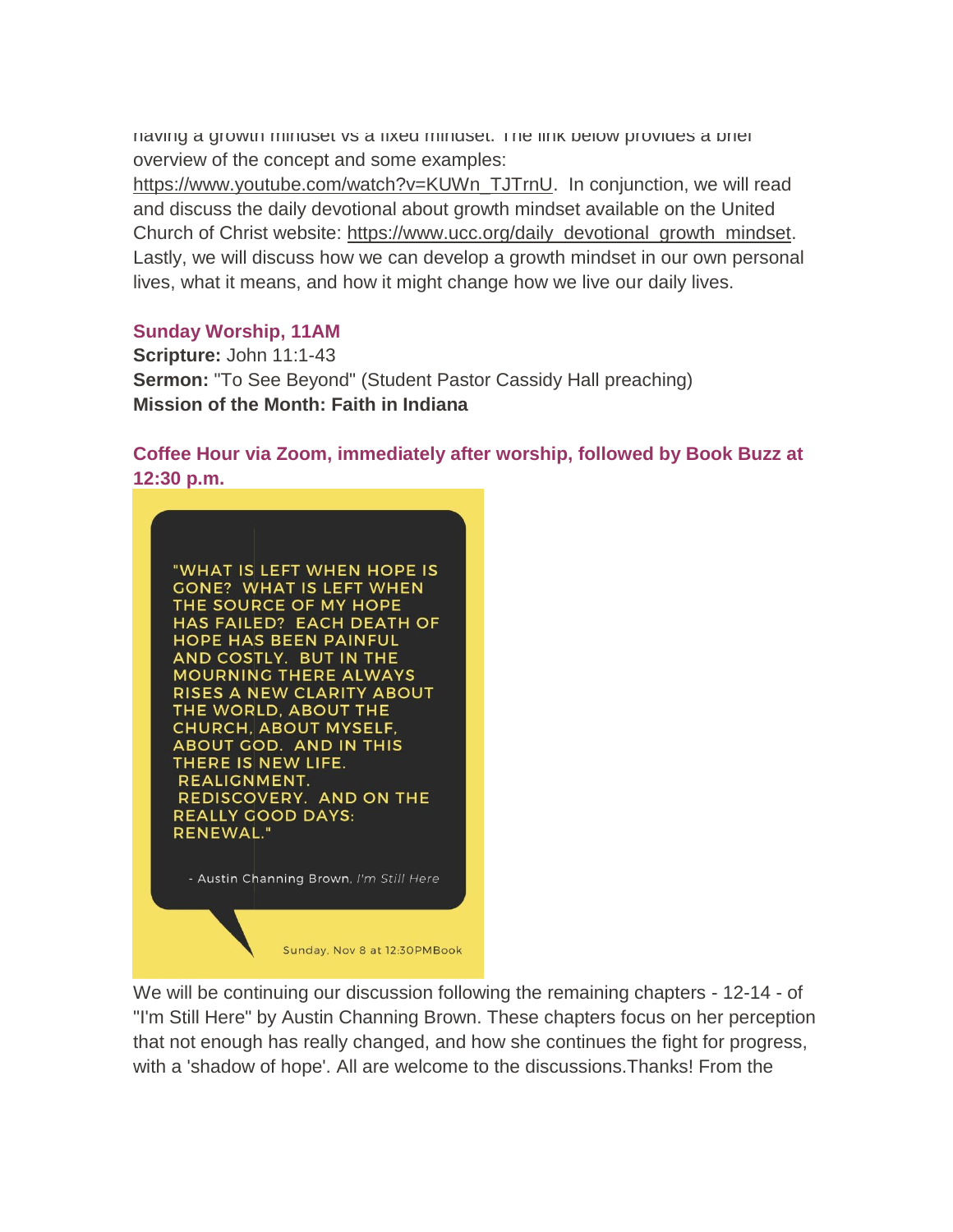racial justice task force: Pastor Sarah, Carol, Alice, Cassidy, Karen

#### **Outdoor Vespers on Sundays from 4:30 - 5:00 p.m.**

Join us for a time of togetherness, Scripture, and sharing of joys and concerns. Bring a chair and face mask. We practice our love by keeping distant and wearing face coverings. *Note: If the weather is threatening, the event will be cancelled, since we cannot run into the building to take cover.*

### **Thank You for Your Support of First Congregational UCC**

Please continue supporting the mission and ministries of your local church at <http://www.fcindy.org/online-giving/>

# **THIS WEEK AT FC (11/5 - 11/11)**

**TODAY! Spiritual Support Group - Thursdays from 5:00 - 6:00 PM (Zoom) -** This group openly invites anyone seeking spiritual care concerning well being.

Contact Pat Larracey at [plainandfancy1963@att.net,](mailto:plainandfancy1963@att.net) or 317-625-6801, or Pastor Sarah at [pastorsarah@fcindy.org,](mailto:pastorsarah@fcindy.org) or 386-478-9012.

**Soul Care with Pastor Sarah -** Join us on **Tuesdays from 5:00-6:00 p.m.** for a time to check-in and to pray together. Here is the Zoom

link: [https://us02web.zoom.us/j/494018938?pwd=a3BrdnNyWXEza0tFMUgwek1C](https://us02web.zoom.us/j/494018938?pwd=a3BrdnNyWXEza0tFMUgwek1CVFpYQT09) [VFpYQT09](https://us02web.zoom.us/j/494018938?pwd=a3BrdnNyWXEza0tFMUgwek1CVFpYQT09)

*\* Please note that this Zoom link is different from the Zoom links used for other FC events.*

#### **Zoom Vespers on Tuesdays from 7:00 - 7:30 p.m.**

Join us for a time of togetherness, Scripture, and sharing of joys and concerns.

#### **Wellness Wednesdays: 10:30AM (Zoom)**

On Wednesday, November 11th join us as we nurture our emotional wellness through stress reducing practices. This Zoom will be recorded and posted on the FC Facebook page and website.

### **Mental Health Team Meeting (Zoom): Wednesday, November 11 at 5:00 PM -**

All are welcome. Contact Sandy Wood at (317)225-6206 or [csjlwood@att.net,](mailto:csjlwood@att.net) or Pat Larracey at [plainandfancy1963@att.net,](mailto:plainandfancy1963@att.net) or 317-625-6801 for more info.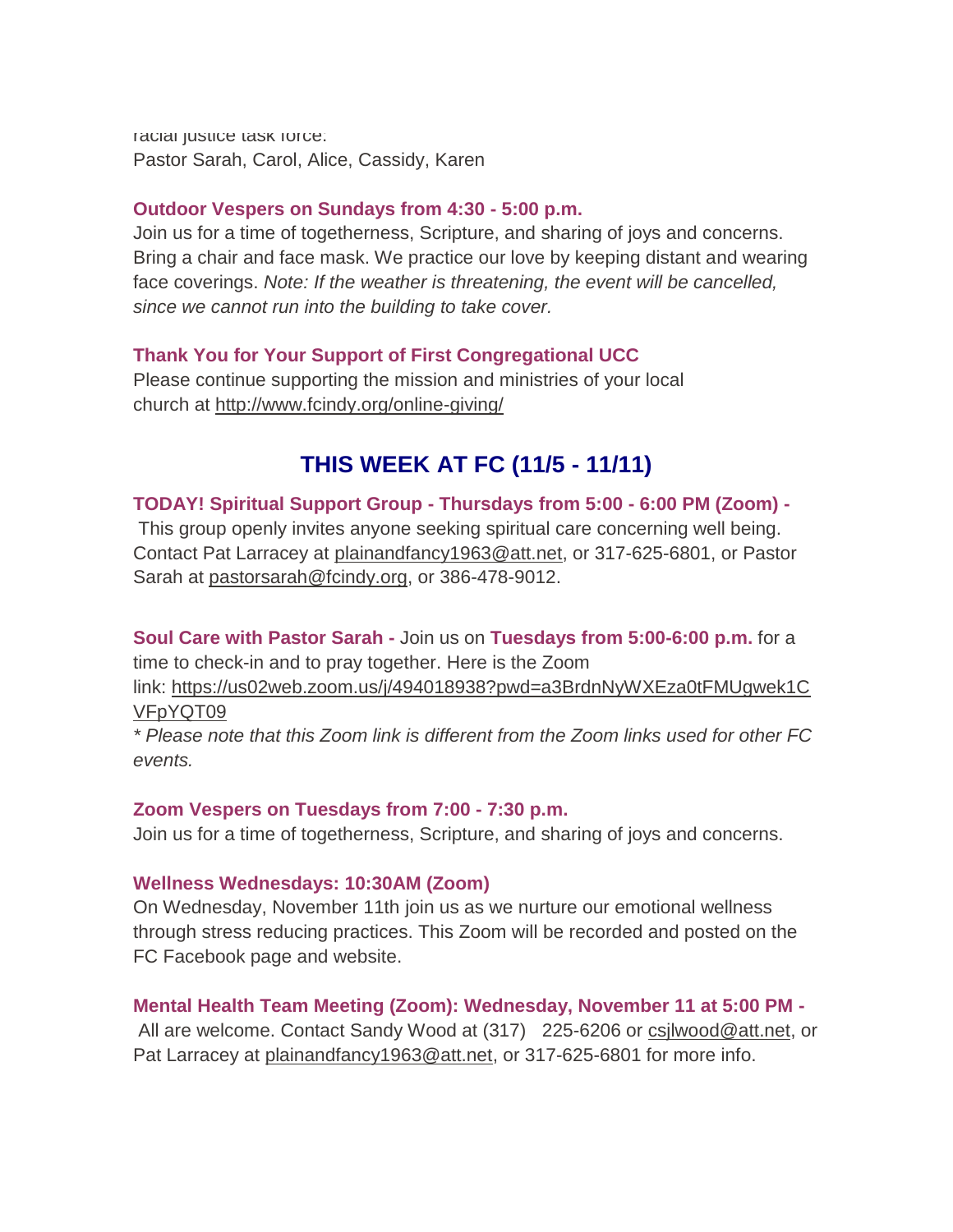**Church Council Meeting: Wednesday, November 11 at 7:00 PM -** Contact Alice Rutherford at (317) 691-0582 or [alice@caloosaspirit.net](mailto:alice@caloosaspirit.net) for more info.

#### **Mission of the Month for November: Faith In Indiana**

By joining together with people from all walks of life, this organization works toward building a just and inclusive Indiana where everyone belongs and every family thrives. Its initiatives focus on families, solidarity, prophetic voices, and faith voters. For more information, look at [https://faithinindiana.org/what-we-do/.](https://faithinindiana.org/what-we-do/) To contribute to this effort, write a check to First Congregational, and designate Faith in IN in the Memo line, or go to <http://www.fcindy.org/online-giving/> .

## **COMING UP**

**Next Thursday, 11/12 - Men's Lunch at 1:00 PM:** Contact Randy Walker at (317) 796-2081 or [aa28977rwalker@gmail.com](mailto:aa28977rwalker@gmail.com) for more info.

#### **Food Drive on 11/14, 10AM - noon**

So you can prepare in the next week, bring canned goods, as well as hats, scarves, and mittens for the "Mitten Tree".

After raising almost 400 lbs of food supplies in last month's drive, we received the following message from the Northside Pantry: *"We are so thankful for your continued support of our Pantry. This last month we served 512 families/2159 individuals. That is up 25% from our normal distribution. We have steadily been increasing since June. First Congregational Church is a blessing to Northside Food Pantry and we really appreciate all you do for the pantry."*

**UCC Congregations for Mental Health – Mental Health Network Fall 2020 Virtual Seminar (hosted by the Indiana-Kentucky Conference of the UCC): Nov 13-14**

For more information and to register, go to: **[http://ikcucc.org/events/ucc](http://ikcucc.org/events/ucc-congregations-for-mental-health-fall-2020-seminar/)[congregations-for-mental-health-fall-2020-seminar/](http://ikcucc.org/events/ucc-congregations-for-mental-health-fall-2020-seminar/)**

**Please click** [HERE](https://mcusercontent.com/7a2e4c501545b6d78729a64a1/files/adf9327a-c2f8-43ad-87e3-2bcf1f5d81e8/November_2020.01.pdf) **to view the November Colony with more information and events happening this month!**

# **CONNECTION & SUPPORT**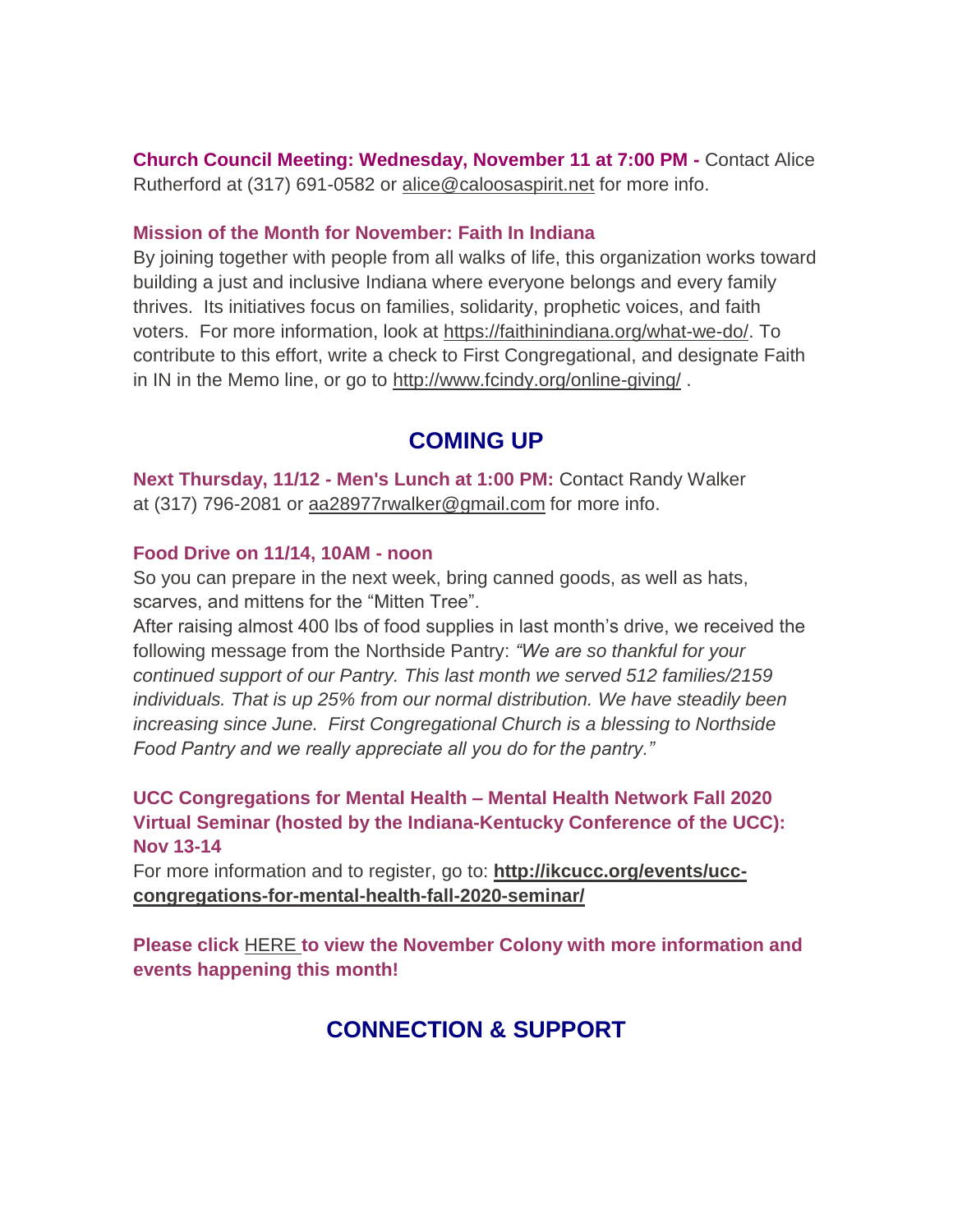#### **FC Facebook page** (click **[here](https://www.facebook.com/FirstCongregationalUCCIndy/)**)

#### "**First Congregational Indy Fellowship**" group on Facebook (click **[here](https://www.facebook.com/groups/521333455186422/)**).

#### **Pastoral Care**

We are all still here for you and will stay connected. While Pastor Sarah is away on family leave through 11/8, Pastor Carol may be reached at (317)496-9732 or [casowle@gmail.com.](mailto:casowle@gmail.com) After 11/8, Pastor Sarah may be reached at (386)478-9012 or [pastorsarah@fcindy.org.](mailto:pastorsarah@fcindy.org)

#### **Pastor Sarah's Sabbath Days: Mondays & Saturdays**

The congregation covenant with Pastor Sarah to provide 2 days per week for personal rest and family renewal. On Mondays and Saturdays, Pastor Sarah is not available unless it is a pastoral emergency. Thank you for honoring this sacred gift of Sabbath time for our Pastor and her family.

#### **Additional Church Support Contacts**

Pastor Carol [\(casowle@gmail.com\)](mailto:casowle@gmail.com) Office Administrator, Shannon [\(shannon@fcindy.org\)](mailto:shannon@fcindy.org) Moderator, Alice Rutherford [\(alice@caloosaspirit.net\)](mailto:alice@caloosaspirit.net) Vice Moderator, Larry Eckel [\(lspeckel@comcast.net\)](mailto:lspeckel@comcast.net)

#### **Mental Health Support:**

- **Substance Abuse and Mental Health Services Administration's Disaster Distress Helpline:** 1-800-985-5990, or text "TalkWithUs" to 66746.
- **National Suicide Prevention Hotline**: 1-800-273-TALK (8255) (press 1 for veterans, 2 for Spanish)
- **National Alliance on Mental Illness (NAMI)** Information HelpLine provides information and referral services. 1-800-950-NAMI (6264) and [www.nami.org.](http://www.nami.org/)
- **The Trevor Project hotline** offers support for LGBTQIA+ youth and families struggling with mental health challenges at 1-866-4-U-TREVOR (488-7386) and [www.theTrevorProject.org](http://www.thetrevorproject.org/)

#### **FC Covid Protocols:**

Effective immediately, the church building is closed to in-person church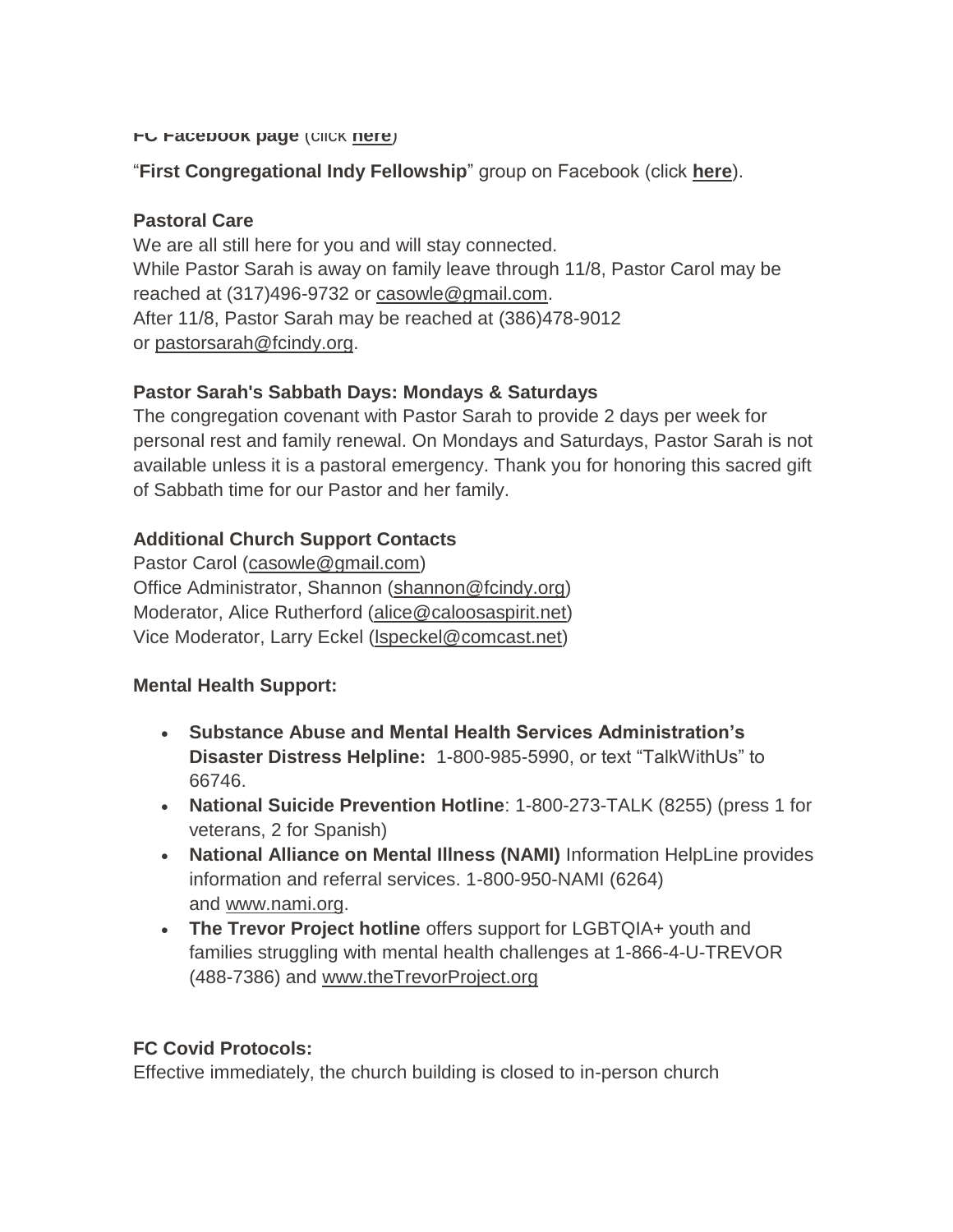gatherings until the following parameters are reached, based on guidance from Dr Virginia Caine, Marion County Public Health Director:

*A 7-day average of 5% (or less) positivity among unique individuals tested for a two-week period, and new cases per day at 35 or under in Marion County, per the metrics shown on [www.coronavirus.in.gov](http://www.coronavirus.in.gov/) .* 

At that time, the Council will decide reopening measures.

#### **THIS WEEK AT FIRST CONGREGATIONAL**

### **3 Ways to Connect for Worship**

#### *YOUTUBE*

<https://www.youtube.com/channel/UCWV9wqAvPiUKSkEbjaV6Zpw>

- YouTube Live broadcasts at 10:45am with 15 minutes of gathering music. The service begins at 11am..
- Use this option for live interacting and messaging. You must have or create a user account and be logged in to message live.

#### *FACE BOOK*

[https://www.facebook.com/pg/FirstCongregationalUCCIndy/posts/?ref=page\\_int](https://www.facebook.com/pg/FirstCongregationalUCCIndy/posts/?ref=page_internal) [ernal](https://www.facebook.com/pg/FirstCongregationalUCCIndy/posts/?ref=page_internal)

- The video will be posted at 11am.
- This is for viewing only. For live interacting and commenting, please use the YouTube option.

### *DIAL-IN*

- Dial **317-204-3862**
- Landline is preferred for clarity.
- If calling with a smart phone, setting your cellular setting to Wi-Fi calling will be clearer.

#### **How to Access our Zoom Gatherings**

[https://us04web.zoom.us/j/9264494206?pwd=dmtWbWE5UXRBTk5pcHZlYlB0](https://us04web.zoom.us/j/9264494206?pwd=dmtWbWE5UXRBTk5pcHZlYlB0aEFVUT09) [aEFVUT09](https://us04web.zoom.us/j/9264494206?pwd=dmtWbWE5UXRBTk5pcHZlYlB0aEFVUT09)